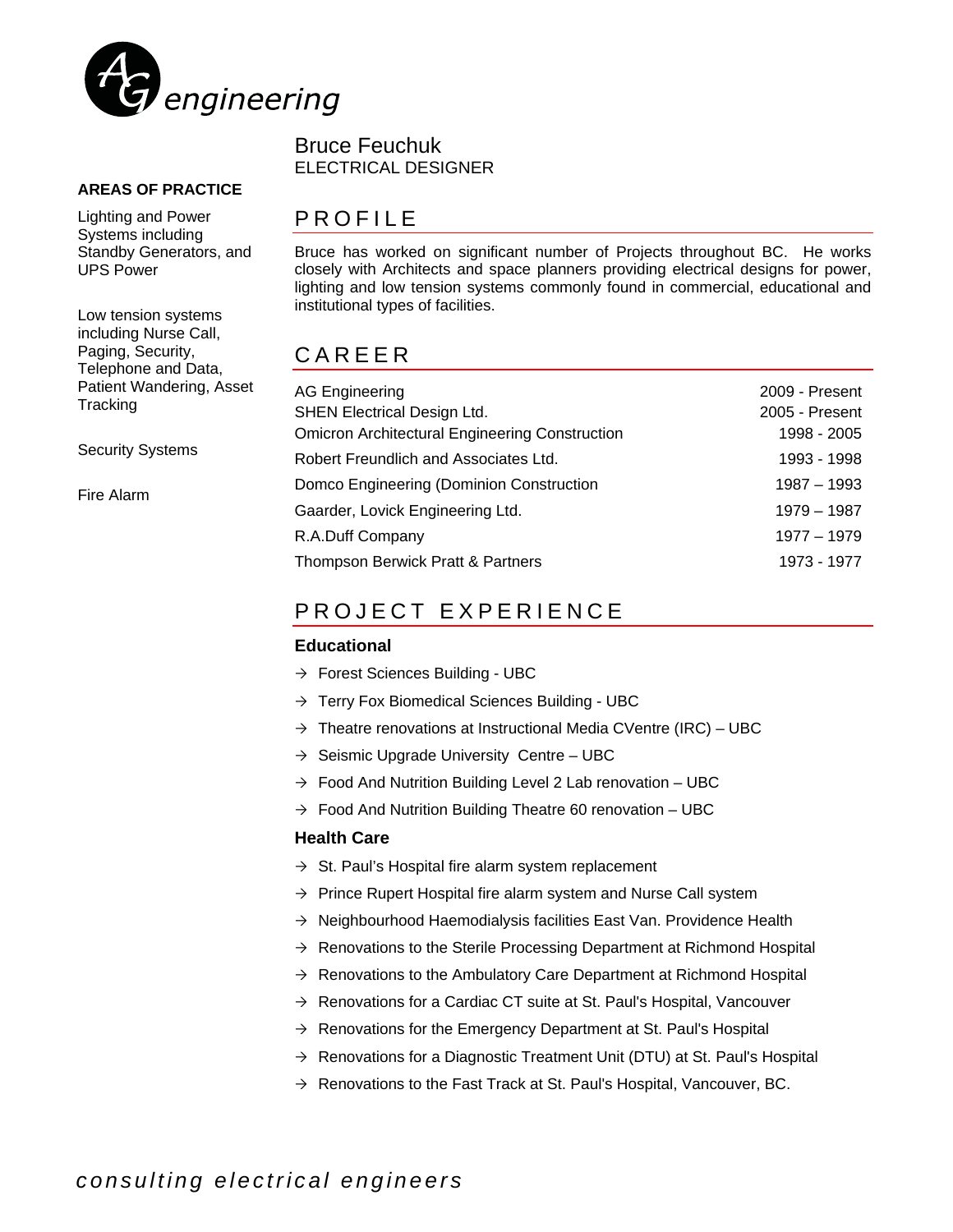

- $\rightarrow$  Renovations to the Haemodialysis treatment area at St. Paul's Hospital
- $\rightarrow$  Renovations to an existing OR suite at St. Paul's Hospital, Vancouver, BC for a Cardio Vascular Minimum Invasive Surgical (MIS) suite

# PROJECT EXPERIENCE CONT'D

- $\rightarrow$  Renovations for the Ambulatory Care Outpatient Department at St. Paul's **Hospital**
- $\rightarrow$  Three Neighborhood Haemodialysis treatment facilities located in North Vancouver, Richmond, and Squamish. Design included special patient grounding; lighting; nurse call systems; voice and data design; plus standby generators for the North Vancouver and Richmond sites. Site chair capacity ranged from 5 to 18.
- $\rightarrow$  Over 10 Doctors' offices and Goodlife Fitness centres located in Loblaws Stores in BC, Alberta, Saskatchewan and Manitoba.
- $\rightarrow$  Four (4) drug walk-in treatment clinics in the City of Vancouver.
- $\rightarrow$  An Extended Care Unit addition to the Acute Care Hospital in Williams Lake, BC. Plus a main power and generator upgrade for the Hospital.
- $\rightarrow$  An Extended Care Unit addition to Lions Gate Hospital, North Vancouver, BC.
- $\rightarrow$  A multi-bed Ward renovation to the E.C.U. located in Powell River, BC.
- $\rightarrow$  Power service and Life Safety upgrade for the Acute Care Hospital in Penticton, BC.
- $\rightarrow$  Several office and clinic renovations for the Vancouver Coastal Health Authority (VCHA).
- $\rightarrow$  The site inspection and contract administration of the Fraser Valley Cancer Centre at Surrey Memorial Hospital, Surrey, BC. This site included two 20 MV Linear Accelerators; one 6 MV Linear Accelerator; one Orthovoltage/MHDR and one Cobalt treatment room plus two simulation rooms.
- $\rightarrow$  The site inspection and contract administration of the renovations to the Burns and Trauma unit at Vancouver General Hospital, Vancouver, BC.
- $\rightarrow$  Numerous projects at University of British Columbia including:
	- o Thea Koerner Fire Alarm replacement
	- o FNH Building Fire Alarm replacement
	- o FNH Building second floor lab renovations
- $\rightarrow$  Numerous projects in St. Paul's Hospital (Providence Health Care). Projects ranged from office areas to treatment and procedures and imaging departments. Work entailed lighting, power, fire alarm, nurse call and communications systems and construction services. Main projects are:
	- o Renovation to the Radiology reception area
	- o Replacement of three CT Scanner suites
	- o Replacement of two MRI suites
	- o Replacement of two existing Cath Lab procedure equipment
	- o Installation of two Gamma Cameras
	- o Respirology area Renovations